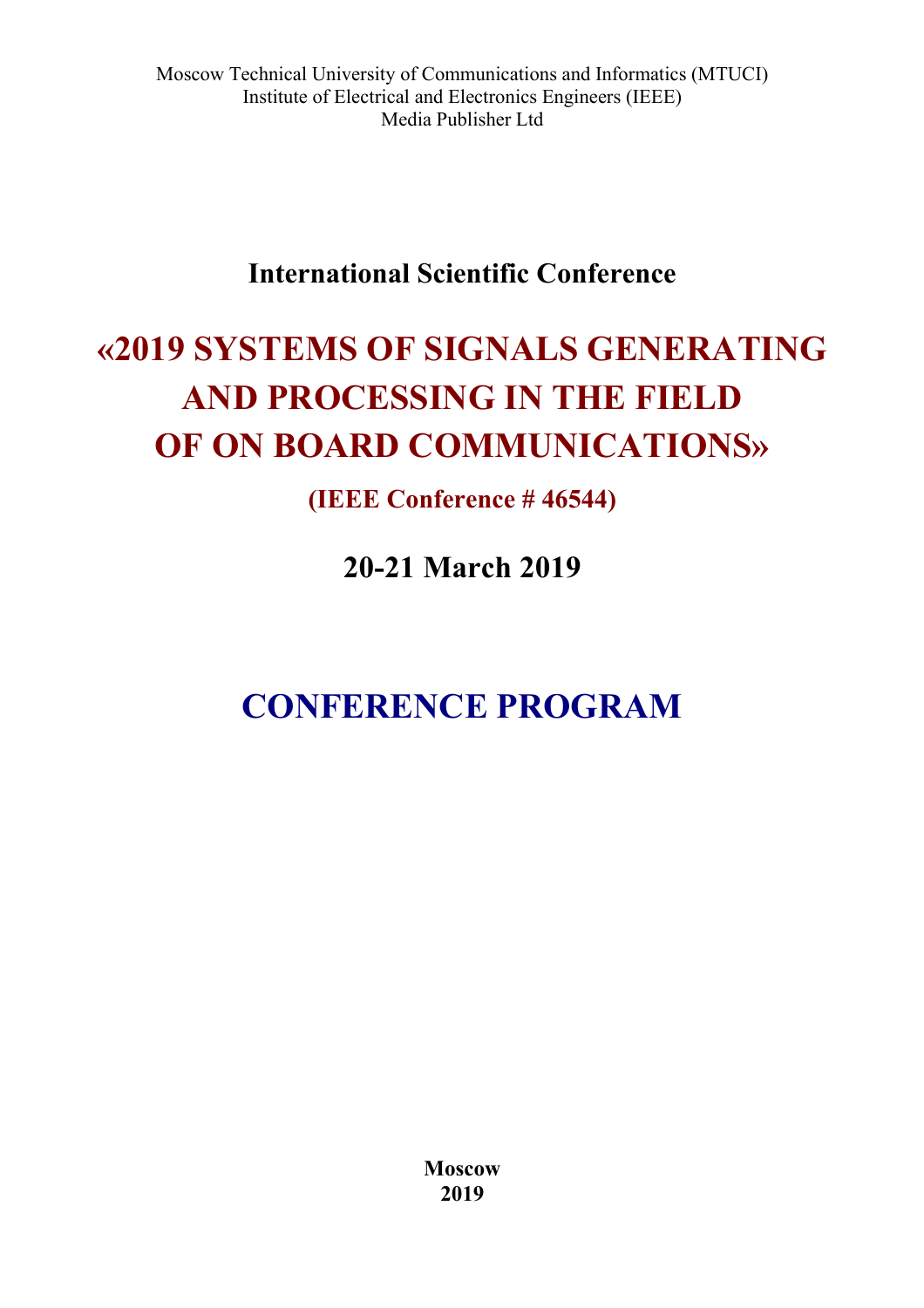## **ОРГАНИЗАТОРЫ КОНФЕРЕНЦИИ**

МОСКОВСКИЙ ТЕХНИЧЕСКИЙ УНИВЕРСИТЕТ СВЯЗИ И ИНФОРМАТИКИ (МТУСИ) ИНСТИТУТ ИНЖЕНЕРОВ ПО ЭЛЕКТРОТЕХНИКЕ И ЭЛЕКТРОНИКЕ (IEEE) ИЗДАТЕЛЬСКИЙ ДОМ «МЕДИА ПАБЛИШЕР»

## **СЕКЦИИ КОНФЕРЕНЦИИ\***

- **СЕКЦИЯ 1.** Antennas and Radio Waves Propagation.
- **СЕКЦИЯ 2.** Navigation and Mathematical Algorithms of an Object Space Orientation.
- **СЕКЦИЯ 3.** Radiofrequency Applications.
- **СЕКЦИЯ 4.** Wire and Optical Communication and Control Systems.
- **CЕКЦИЯ 5.** Intelligent Transport Systems

Доклады в программе внутри секций перечислены в алфавитном порядке по фамилии первого автора. По согласованию с председателем секции порядок следования докладов может быть изменен.

## **РАСПИСАНИЕ РАБОТЫ КОНФЕРЕНЦИИ**

## **20 марта 2019 г. Конгресс-центр МТУСИ**

- **9-00 10-00 Регистрация участников**
- **10-00 12-15 Пленарное заседание**
- **12.30 13.30 Обед**
- **13.30 18.30 Работа секций конференции**

## **21 марта 2019 г. Конгресс-центр МТУСИ**

**10-00 — 14-00 Продолжение работы секций конференции**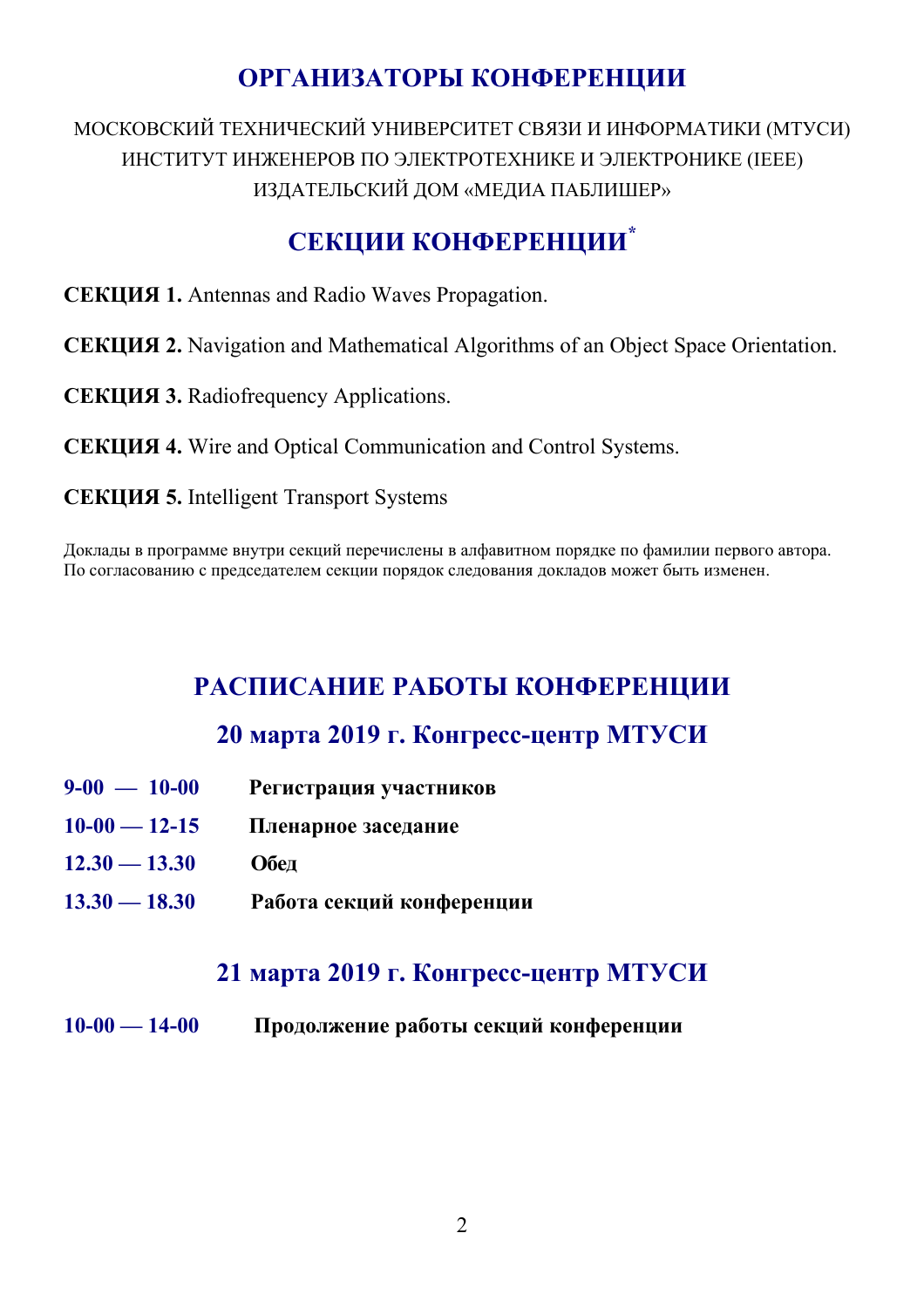#### **ПОВЕСТКА ДНЯ ПЛЕНАРНОГО ЗАСЕДАНИЯ**

**20 марта 2019 г. Конгресс-центр МТУСИ**

#### **10-00 – 10-05**

**Приветственное слово представителя руководства Россвязи (***по согласованию***)**

#### **10-05 – 10-10**

**Вступительное слово** *Ректор МТУСИ* **ЕРОХИН Сергей Дмитриевич**

#### **10-10– 10-15**

**Приветственное слово** *IEEE Region 8, Chair of AP/LEOS Moscow Chapter, Vice-chair of MTT/ED/AES Moscow Chapter*  **КАЛОШИН Вадим Анатольевич**

#### **10-15 – 10-35**

**Доклад «Спутниковая связь – мифы и реалии»**  АЛЁШИН Виктор Сергеевич*, к.т.н., ведущий научный сотрудник, МТУСИ*

#### **10-35 – 10-55**

**Доклад «Интервальный метод анализа трафика мультисервисных сетей доступа»**  ЛИХТЦИНДЕР Борис Яковлевич, *д.т.н., профессор, ПГУТИ, г. Самара*

#### **10-55 – 11-15**

**Доклад «Развитие структур систем интернета вещей»**  САКСОНОВ Евгений Александрович, *д.т.н., профессор, МТУСИ*

#### **11-15 – 11-35**

**Доклад «Риски безопасности критических информационных инфраструктур»**  ПЕТУХОВ Андрей Николаевич, *к.т.н., начальник отдела, МТУСИ*

#### **11-35 – 11-55**

**Доклад «Эффективность использования электронных материалов и пособий при преподавании технических дисциплин»**  КУДРЯШОВА Анастасия Юрьевна, *аспирант, МТУСИ*

#### **11-55 – 12-15**

**Доклад «Экспозиция действующих исторических образцов электросвязи как способ профориентации»** 

ИВАНЮШКИН Роман Юрьевич**,** *к.т.н., доцент, МТУСИ*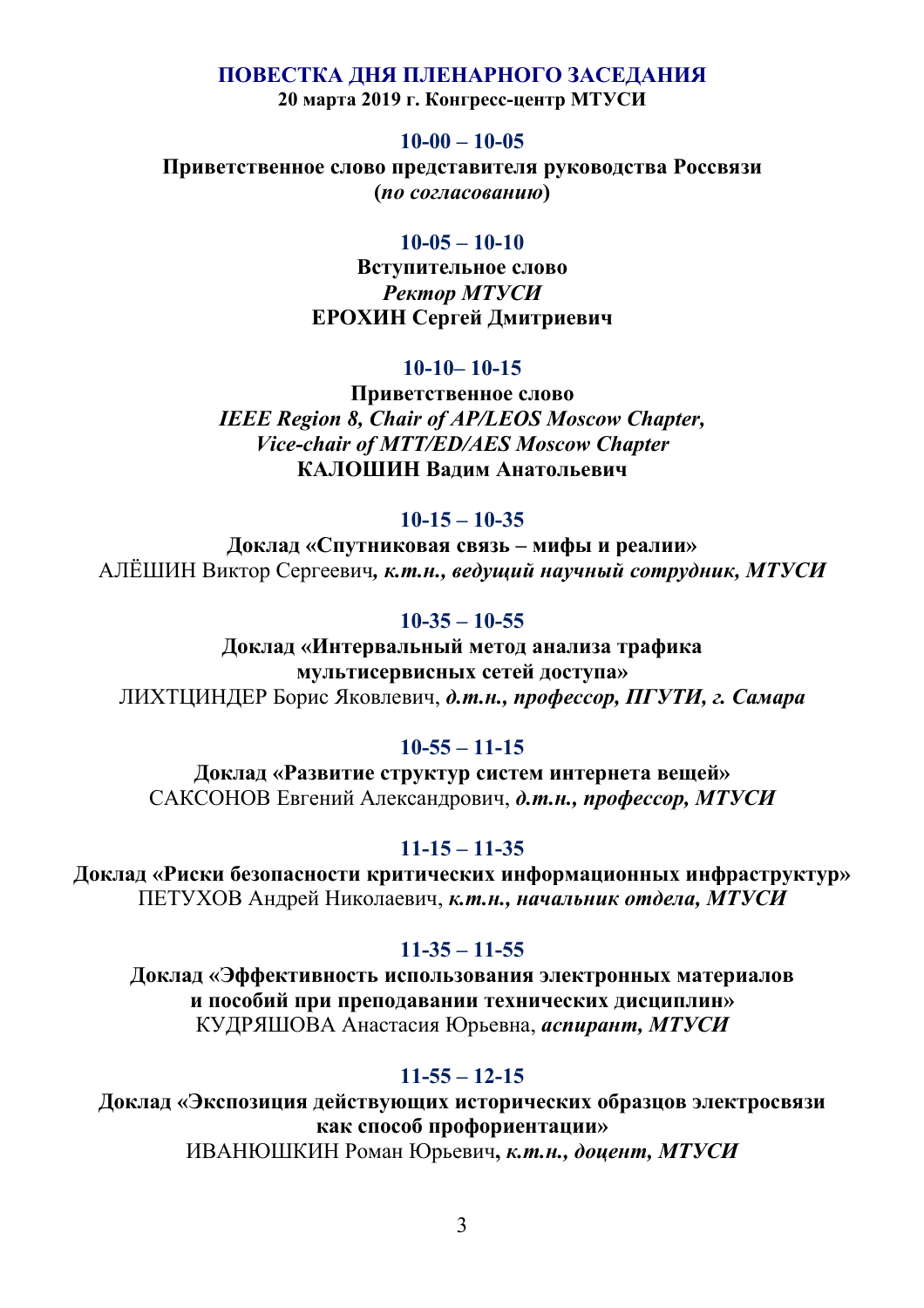## **SECTION 2. (20 March) Navigation and Mathematical Algorithms of an Object Space Orientation**

#### **SECTION CHAIRMEN: Artem S. Adzhemov,**

 *(Member, IEEE), Doctor of Sciences (Engineering), professor, Moscow Technical University of Communications and Informatics* 

#### **Roman Yu. Ivanyushkin,**

 *PhD, Associate Professor of Moscow Technical University of Сommunications and Informatics. Branch Director of the IEEE Worldwide Limited in the Russian Federation. Scientific Secretary of Russian (Moscow) IEEE Circuits and Systems (CAS04) Chapter* 

## 1. **Adzhemov A.S.** *(Member, IEEE)***, Adzhemov S.A**

*Moscow Technical University of Communications and Informatics, Moscow, Russia; System integrator NVision (MTS), Moscow, Russia*  **ON SOME FEATURES OF BINARY CODE COMBINATIONS** 

#### 2. **Balashkov M.V., Bogachev V.M.**

*National Research University «Moscow Power Engineering Institute», Moscow, Russia*  **MATRIX BEAM METHOD AND SOME ITS APPLICATIONS IN RADIO ELECTRONICS** 

#### 3. **Basyrov A.G., Legkov K.E.**

*Military Space academy, St. Petersburg, Russia*  **METHOD OF A HEURISISTIC-COMBINED SOLUTION OF LABOR-CONDUCTIVE TASKS IN PARALLEL COMPUTATIONAL SYSTEMS OF REAL TIME** 

#### 4. **Belov A.N., Zarubin A.А., Savelieva A.A., Tarlykov A.V.**

*The Bonch-Bruevich Saint-Petersburg State University of Telecommunications, Saint-Petersburg, Russia*  **THE USE OF SYNTHETIC DATA FOR TRAINING THE NEURAL NETWORK TO CLASSIFY THE AIRCRAFTS** 

#### 5. **Belov N.V., Airapetov D.P., Buyanov B.Y., Verba V.A.**

*Moscow Technical University of Communications and Informatics, Moscow, Russia*  **SLAM IMPLEMENTATION FOR MOBILE ROBOTS USING PHYSICAL SENSORS**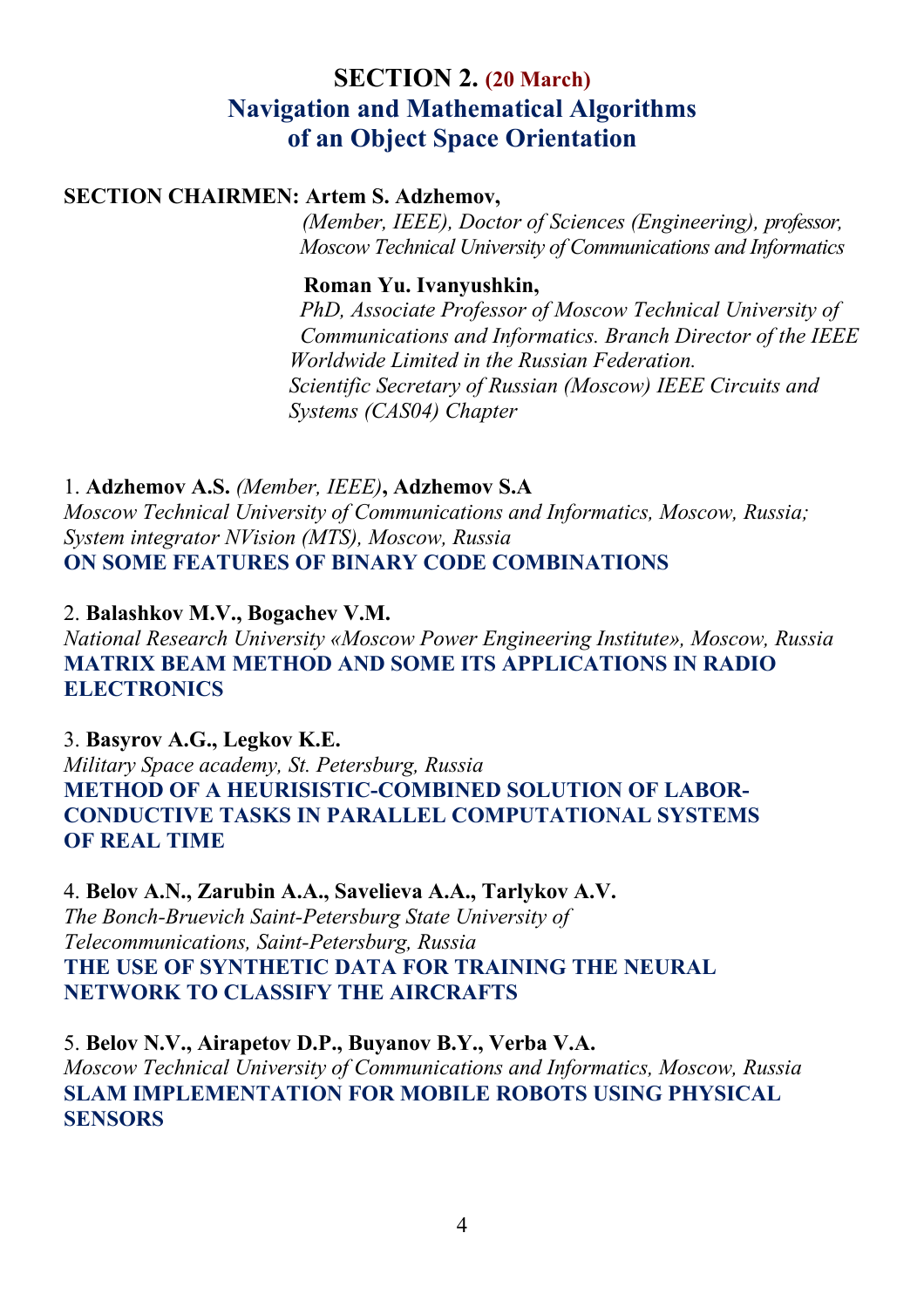#### 6. **Bogachev V.M.**

*National Research University «Moscow Power Engineering Institute», Moscow, Russia*  **STABILITY CRITERION OF COMPLEX POLYNOMIALS IN MARKOV'S PARAMETERS AND ITS' APPLICATION AT SELECTIVE SYSTEM'S DESIGN BY THE D-FRAGMENTATION METHODS** 

### 7. **Burenin A.N., Levko I.V., Legkov K.E., Orkin V.V.**

*JSC «Research Institute «Rubin», Saint-Petersburg, Russia; Military Space academy, St. Petersburg, Russia*  **METHOD OF ADAPTIVE INFORMATION RESOURCES CONTROL IN THE AUTOMATED CONTROL SYSTEM IN CONDITIONS OF PERFORMANCE LOSS** 

#### 8. **Erokhin A.G., Vanina M.F., Frolova E.A.**

*Moscow Technical University of Communications and Informatics, Moscow, Russia*  **APPLICATION OF MATHEMATICAL SIMULATION METHODS FOR EVALUATING THE WEBSITES EFFECTIVENESS** 

9. **Goldstein A.B., Sokolov N.A., Elagin V.S., Onufrienko A.V., Belozertsev I.A.**  *The Bonch-Bruevich Saint-Petersburg State University of Telecommunications, Saint-Petersburg, Russia*  **NETWORK CHARACTERISTICS OF BLOCKCHAIN TECHNOLOGY OF ON BOARD COMMUNICATION** 

#### 10. **Golikova E.A., Malygin I.V.**

*Ural Federal University, Yekaterinburg, Russia*  **ASSESSMENT OF THE LOCATION DETERMINING ACCURACY OF THE DRONE IN DIFFICULT CONDITIONS OF RADIO VISIBILITY**

#### 11. **Mikhalevich I.F.**

*V. A. Trapeznikov Institute of Control Sciences of RAS*  **CRITICAL INFRASTRUCTURE SECURITY: ALIGNMENT OF VIEWS** 

#### 12. **Mikhaylov V.Y., Mazepa R.B.**

*Moscow Aviation Institute (National Research University), Moscow, Russia*  **A NOISE IMMUNITY ESTIMATION OF THE GOLD SEQUENCE ENSEMBLES FAST DELAY ACQUISITION DEVICES** 

## 13. **Nazarov A.N., Alireza Nik Aein Koupaei**

*Moscow Institute of Physics and Technology State University, Moscow, Russia*  **MODELS OF RISK OF ATTACK OF UNIVERSITY INFOCOMMUNICATION SYSTEM**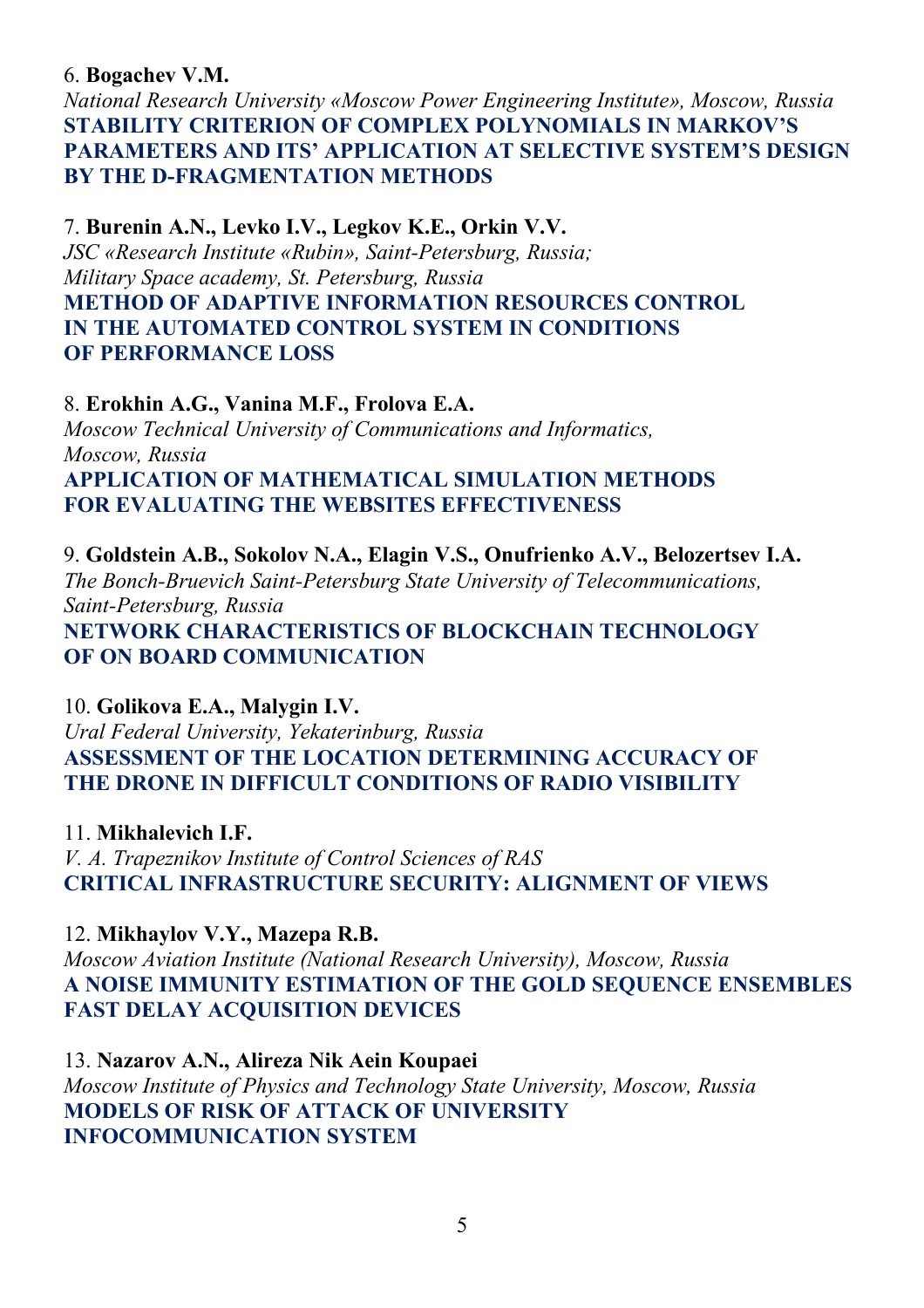### 14. **Osin A.V., Sheluhin O.I.**

*Moscow Technical University of Communications and Informatics, Moscow, Russia*  **NETWORK QUALITY OPERATION PREDICTION BASED ON MACHINE LEARNING ALGORITHMS** 

#### 15. **Sichkar D.P., Bezumnov D.N., Voronov V.I., Voronova L.I.** (*Member IEEE*)**, Dankovtsev V.I.**

*Moscow Technical University of Communications and Informatics, Moscow, Russia*  **MOVING ELEMENTS OF MOBILE ROBOTS STABILIZATION MODELLING** 

16. **Smirnov N.I., Melnik S.V., Antonnikov D.O.** 

*Moscow Technical University of Communications and Informatics, Moscow, Russia; Head of the Department Federal State Unitary Enterprise "Central Research Institute Communications" Moscow, Russia* 

**MODELING FOR ENVIRONMENTAL POLLUTION PARAMETERS MONITORING SYSTEM** 

### 17. **Stroganova E.P., Grychkin S.E.**

*Moscow Technical University of Communications and Informatics, Moscow, Russia*  **BREAKDOWN EFFECT AND IT'S PREVENTION IN ON-BOARD EQUIPMENT OF SATELLITE COMMUNICATION SYSTEMS** 

18. **Taktakishvili V.G., Popov O.B., Abramov V.A., Ovchinnikov A.A.**  *Moscow Technical University of Communications and Informatics, Moscow, Russia*  **REVERSIBLE NON-DISTORTING COMPRESSION OF THE DYNAMIC RANGE OF THE AUDIO SIGNAL** 

#### 19. **Vishnevskiy V.M., Shirvanyan A.M., Tumchenok D.A.**

*V. A. Trapeznikov Institute of Control Sciences of Russian Academy of Sciences, Moscow, Russia* 

**MATHEMATICAL MODEL OF THE DYNAMICS OF OPERATION OF THE TETHERED HIGH-ALTITUDE TELECOMMUNICATION PLATFORM IN THE TURBULENT ATMOSPHERE** 

20. **Vlasuyk I.V., Potashnikov A.M., Romanov S.G., Balobanov A.A.**  *Moscow Technical University of Communications and Informatics, Moscow, Russia*  **SYNTHESIS OF THE PERCEPTIONALLY LINEAR COLOR SPACE USING MACHINE LEARNING METHODS** 

#### 21. **Voronin E.A., Kozlov S.V., Kubankov Yu.A.**

*Federal Research Center "Computer Science and Control" of Russian Academy of Sciences, Moscow, Russia;* 

*Moscow Technical University of Communications and Informatics, Moscow, Russia*  **ECONOMIC SECURITY ASSESSMENT OF ONBOARD EQUIPMENT PRODUCTION WITH POSSIBLE REALIZATION IN STANDARD MACHINE LEARNING TECHNOLOGIES**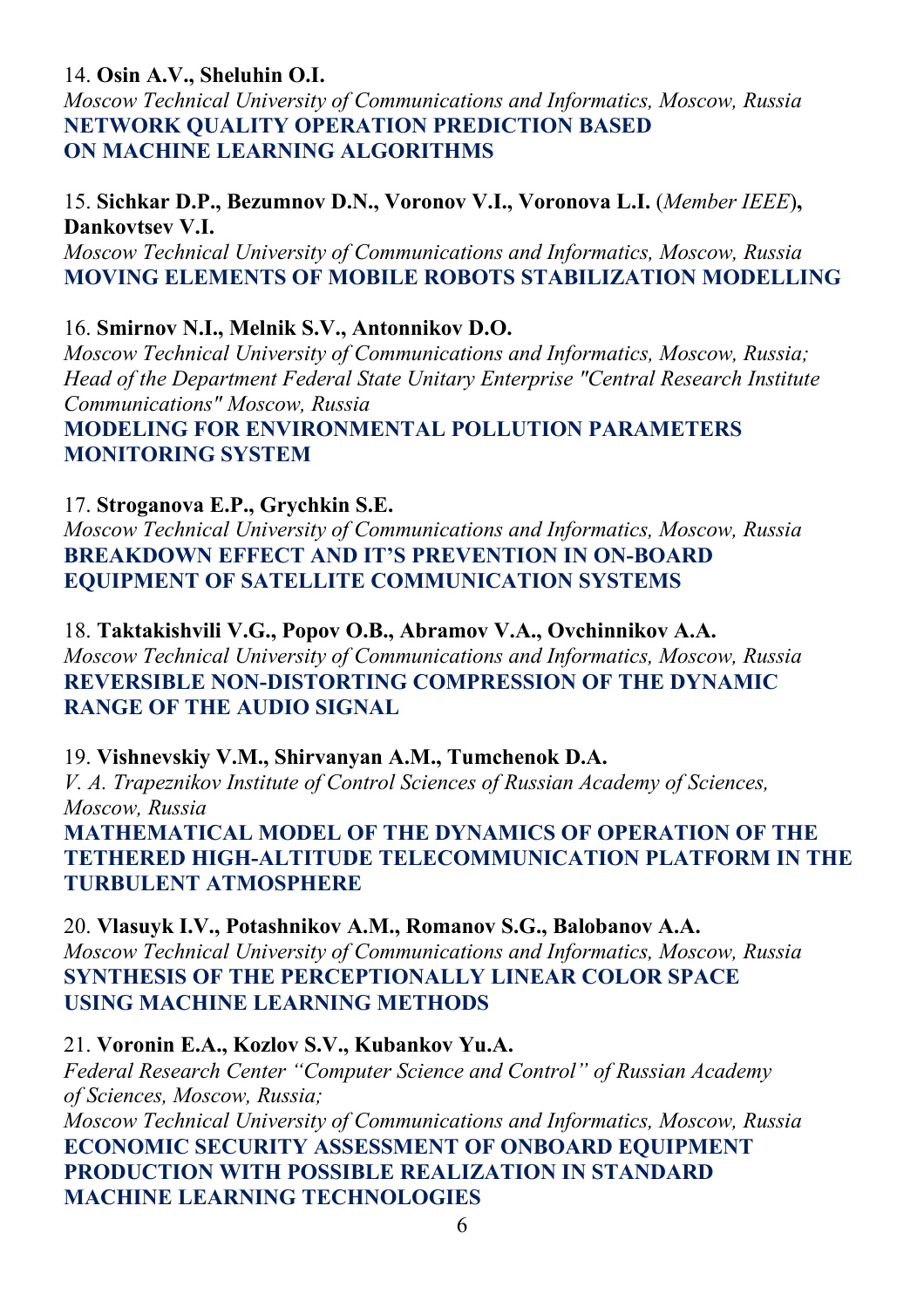## **SECTION 1&3. (20 March) Radiofrequency Applications & Antennas and Radio Waves Propagation**

**SECTION CHAIRMEN: Vadim A. Kaloshin,** *Doctor of Sciences (Engineering), IEEE Region 8, Chair of AP/LEOS Moscow Chapter, Vice-chair of MTT/ED/AES Moscow Chapter* 

> **Alexander V. Pestryakov,** *Doctor of Sciences (Engineering), Dean of Radio and Broadcasting Faculty, Professor of Moscow Technical University of Сommunications and Informatics*

#### 1. **Arinin O.V., Aristarkhov G.M., Ivichev M.P.**

*Moscow Technical University of Communications and Informatics, Moscow, Russia*  **STRIPLINE MICROWAVE FILTERS WITH INCREASED FREQUENCY SELECTIVITY BASED ON COUNTER-COMB STRUCTURES** 

#### 2. **Aristarkhov G.M. Kirillov I.N.**

*Moscow Technical University of Communications and Informatics, Moscow, Russia*  **MICROWAVE DIPLEXERS BASED ON TWO- AND THREE-RESONATORS MICROSTRIP STRUCTURES** 

3. **Chirov D.S.** *(Member, IEEE)***, Kandaurova E.O.**  *Moscow Technical University of Communications and Informatics, Moscow, Russia*  **SYNTHESIS OF INFORMATIVE FEATURES FOR RECOGNITION OF THE TYPE OF PULSE REPETITION INTERVAL MODULATION OF SIGNALS FROM RADARS** 

4. **Dolin G.A.**  *Moscow Technical University of Communications and Informatics, Moscow, Russia*  **CIRCUIT ANALYSIS, SYNTHESIS AND SIMULATION OF RADIO DEVICES IN ELECTRA CAD** 

5. **Elizarov A.A., Bashkevich S.V., Lavrukhin I.R., Larionov A.A., Karavashkina V.N.**  *National Research University "Higher School of Economics", Moscow, Russia; Institute of Control Sciences. V.А.Trapeznikov RAS, Moscow, Russia*  **DEVELOPMENT OF INTELLIGENT RFID-SYSTEM FOR LOGISTICS PROCESSES** 

#### 6. **Faizullin R.R., Yaushev S.T., Insarov A.Y.**

*Institute of Radioelectronics and Telecommunications Kazan National Research Technical University n.a. A.N.Tupolev – KAI, Kazan, Russia*  **MODELING AND SELF-SIMILARITY ANALYSIS OF NON-POISSONIAN TRAFFIC REPRESENTED BY MULTIMODAL NON-TYPICAL PASCAL AND RICE DISTRIBUTIONS**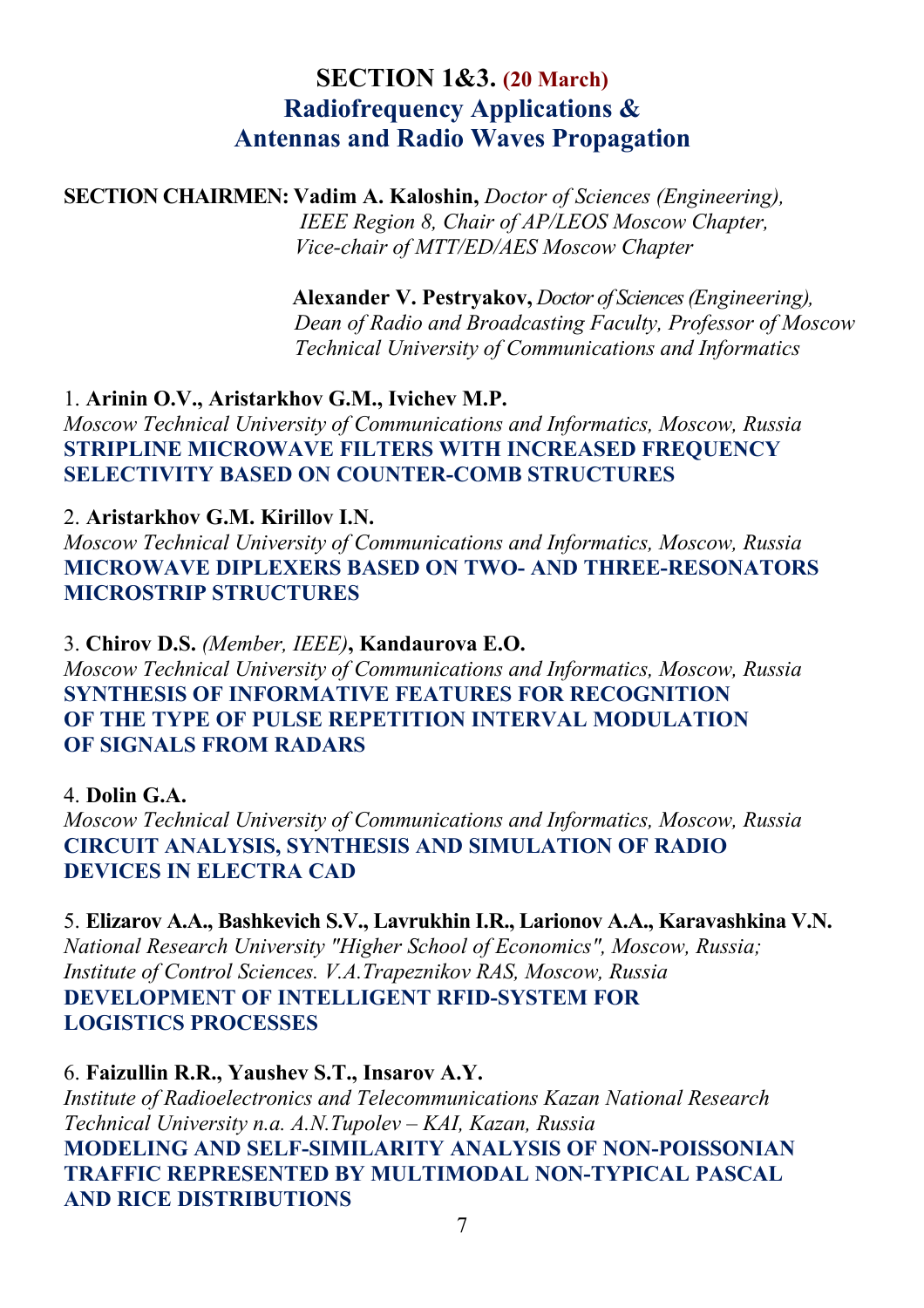### 7. **Fayzullin R.R., Lerner I.M.**

*Kazan National Research Technical University n.a. A.N. Tupolev – KAI (KNRTU-KAI), Kazan, Russia; Kazan Federal University, Kazan, Russia*  **ABOUT CYCLE STATIONARY OF APSK-N-SIGNALS OBSERVED ON THE OUTPUT OF COMMUNICATION CHANNEL WITH INTERSYMBOL INTERFERENCE** 

### 8. **Gorgadze S.F.**

*Moscow Technical University of Communications and Informatics, Moscow, Russia*  **THE PHYSICAL CHANNELS ALTERNATIVE CONSTRUCTIONS FOR WIRELESS SYSTEMS AND NETWORK** 

9. **Gromorushkin V.N., Varlamov O.V., Dolgopyatova A.V., Voronkov A.A.**  *Moscow Technical University of Communications and Informatics, Moscow, Russia*  **OPERATION PROBLEMS OF THE EER TRANSMITTER WITH NARROWBAND ANTENNA** 

10. **Khasianova E.R., Pestryakov A.V.** 

*Moscow Technical University of Communications and Informatics, Moscow, Russia* **INVESTIGATION OF HARDWARE IMPAIRMENTS DEGREE INFLUENCE ON THE RECEPTION QUALITY IN RESPECT OF THE ZERO-IF RECEIVERS** 

11. **Konstantinov A.S., Pestryakov A.V.** 

*Moscow Technical University of Communications and Informatics, Moscow, Russia*  **ANALYSIS OF THE TRANSMISSION MODES AND DOWNLINK CONTROL INFORMATION IN THE LTE-ADVANCED / 5G NETWORK** 

12. **Kravchenko N.P.** (*Member IEEE*)**, Borisov N.I., Kasatkin A.D., Presnyakov S.A., Mukhin S.V.** 

*MIEM HSE, Moscow, Russia; MFUA, Moscow, Russia*  **SIMULATION OF RESONATOR SLOW-WAVE STRUCTURES AND TERMINAL DEVICES OF TWT SECTIONS IN SHF AND UHF RANGES** 

### 13. **Kreyndelin V.B., Taoufik Ben Rejeb, Bakulin M.G.**

*Moscow Technical University of Communications and Informatics, Moscow, Russia*  **NOVEL EFFICIENT PRECODING TECHNIQUE WITH REDUCED FEEDBACK FOR MULTIUSER MIMO SYSTEMS WITH MULTIPLE ANTENNA USER EQUIPMENT**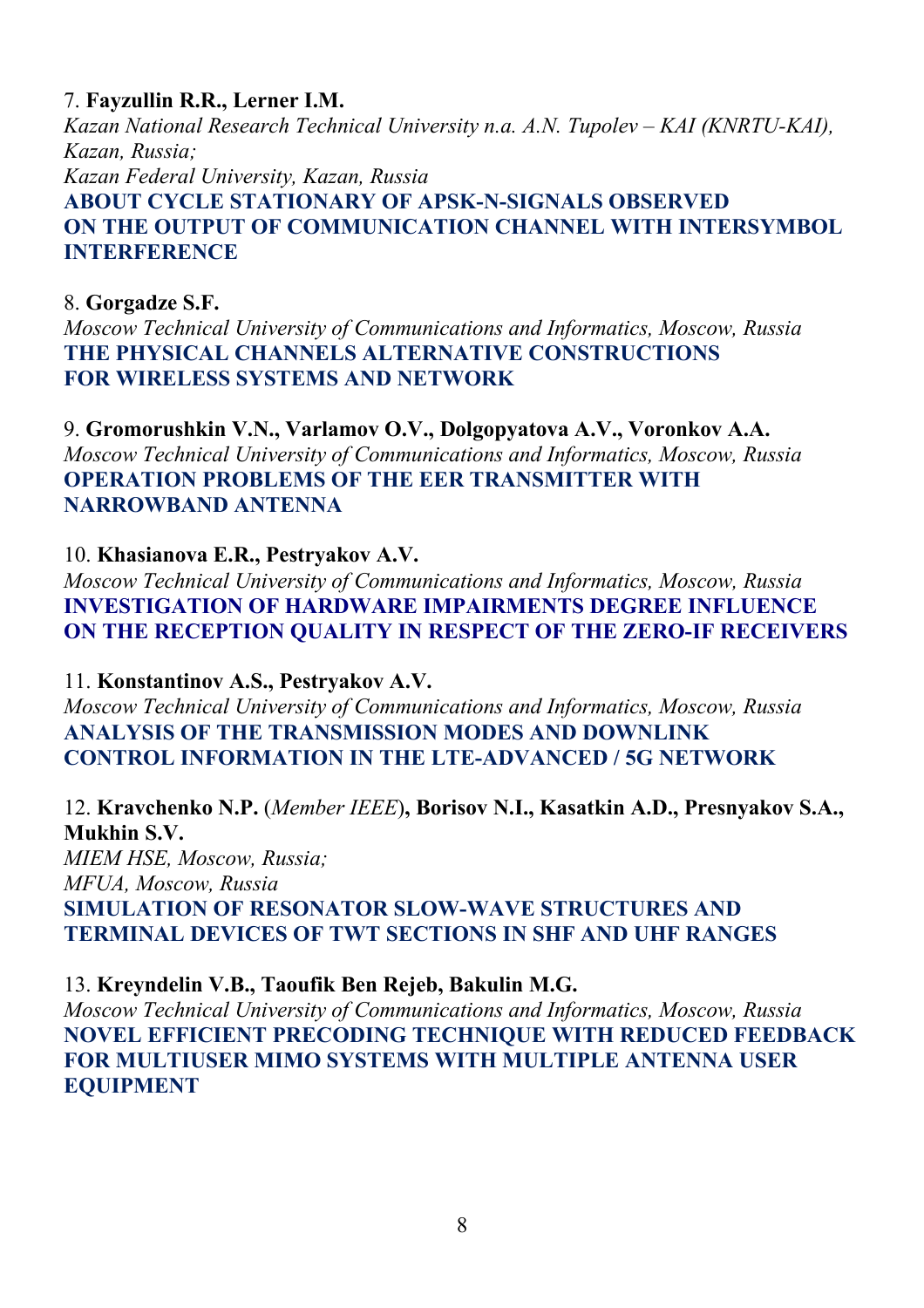### 14. **Kryukovsky A.S., Bova Yu.Ig.**

*Russian New University, Moscow, Russia*  **INVESTIGATION OF CATASTROPHE PARAMETERS, DESCRIBING STRUC-TURALLY-STABLE FOCUSINGS OF PRIMARY AND SECONDARY EDGE WAVES BY LOCAL ASYMPTOTIC METHOD** 

### 15. **Kuchumov A.A., Liberovskiy N.Y., Priputin V.S.**

*Moscow Technical University of Communications and Informatics, Moscow, Russia*  **BLIND TWO REAL SIGNALS SEPARATION METHOD BASED ON THIRD ORDER CUMULANTS** 

16. **Kuznetsov D.I., Fayzullin R.R., Odintsov V.L., Il'in V.I**  *Kazan National Research Technical University n.a. A.N. Tupolev – KAI (KNRTU-KAI), Kazan, Russia; Kazan Federal University, Kazan, Russia*  **APPROACH OF NANOELEMENT IMPEDANCE MATCHING AND ITS APPLICATION** 

#### 17. **Lerner I.M., Odintsov V.L., Il'in V.I.**

*Kazan National Research Technical University n.a. A.N. Tupolev – KAI (KNRTU-KAI), Kazan, Russia; Kazan Federal University, Kazan, Russia*  **A NUMERICAL METHOD FOR POTENTIAL CAPACITY ESTIMATING OF COMMUNICATION CHANNEL WITH MEMORY AND CYCLO STATIONARY PSK-N-SIGNALS** 

18. **Lipatkin V.I., Priputin V.S., Lobova E.O.** 

*Moscow Technical University of Communications and Informatics, Moscow, Russia*  **APPLICATION OF DIGITAL FILTER BANK FOR RADIO MONITORING** 

19. **Lobov E.M., Shubin D.N.**  *Moscow Technical University of Communications and Informatics, Moscow, Russia*  **A NARROW-BAND INTERFERENCE COMPENSATION DEVICE BASED ON A DIGITAL FILTER BANK FOR BROADBAND LOW-ENERGY HF RADIO LINES** 

20. **Sattarova A.I., Varlamov V.O., Lobov E.M.**  *Moscow Technical University of Communications and Informatics, Moscow, Russia*  **DESIGN AND SIMULATION OF A HYBRID FILTER BANK** 

#### **FOR PROCESSING WIDEBAND SIGNALS WITH LOW-SPEED ADCS**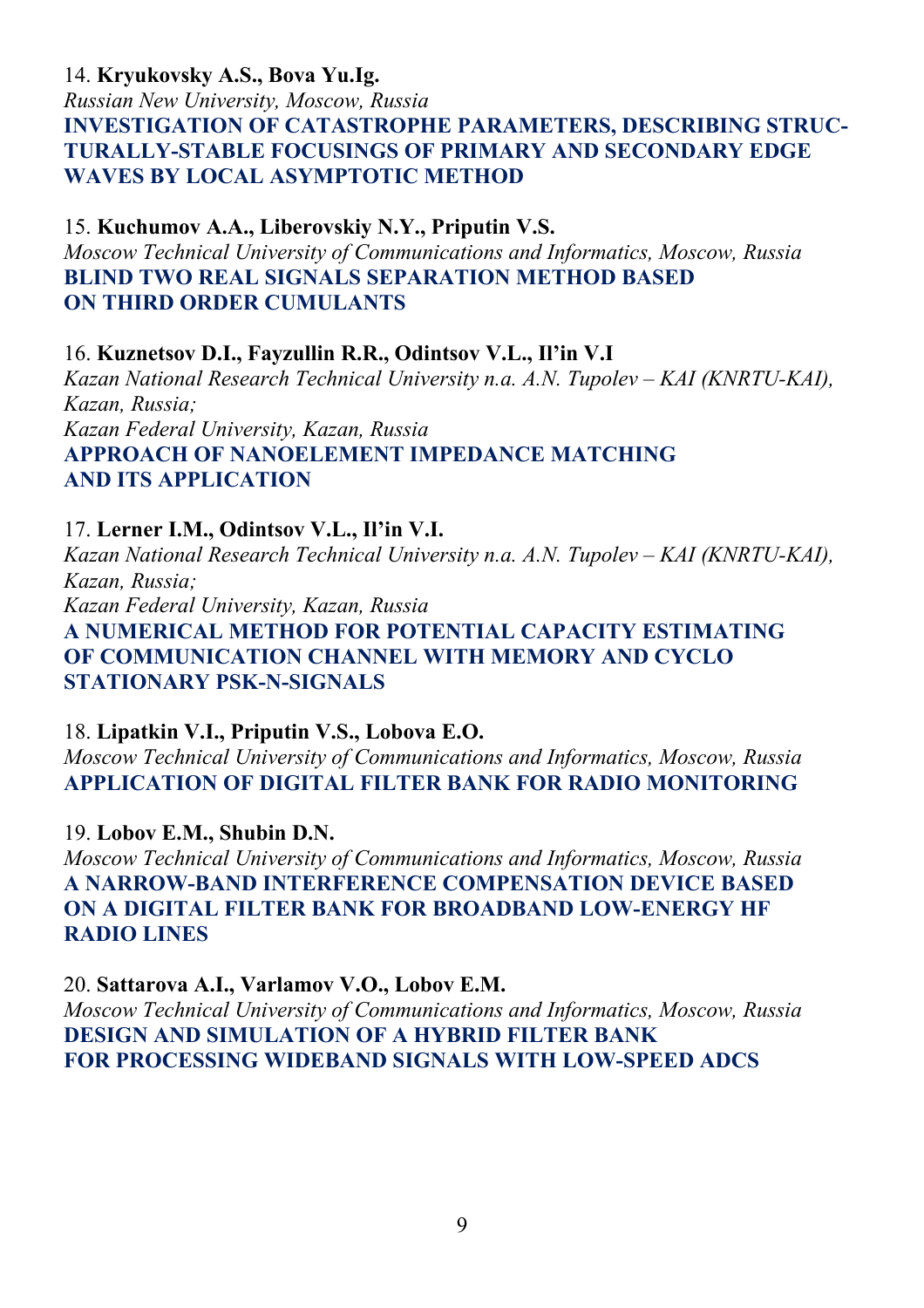### 21. **Lobova E.O., Kandaurov N.A.**

*Moscow Technical University of Communications and Informatics, Moscow, Russia*  **EXPERIMENTAL RESULTS OF DISPERSION DISTORTION COMPENSATION OF WIDEBAND SIGNALS WITH A DEVICE BASED ON A DIGITAL FILTER BANK** 

#### 22. **Lokhvitskiy M.S., Shorin О.А., Shorin А.O.**

*Moscow Technical University of Communications and Informatics, Moscow, Russia; NIRIT, Moscow, Russia*  **IMPLEMENTATION OF THE INVENTION "METHOD OF CELLULAR SYSTEMS". TIME ADVANCE CALCULATION** 

23. **Malygin I.V., Krasnyanskiy A.S., Panchenko S.A.**  *Ural Federal University, Yekaterinburg, Russia*  **TUNABLE MICROWAVE FILTER AS PART OF THE SDR SYSTEM** 

#### 24. **Nechaev Yu.B., Peshkov I.V., Fortunova N.A.**

*Voronezh State University, Voronezh, Russia; Bunin Yelets State University, Yelets, Russia*  **ESTIMATION OF THE CRAMER-RAO BOUND FOR RADIO DIRECTION-FINDING ON THE AZIMUTH OF PLANAR ANTENNA ARRAYS OF THE NON-SYMMETRIC FORM** 

#### 25. **Nemykin A.A.**

*Moscow Technical University of Communications and Informatics, Moscow, Russia*  **COMPARATIVE ANALYSIS OF THE ACCURACY AND DYNAMIC CHARACTERISTICS OF NAVIGATE RADIO ELECTRONIC EQUIPMENT WITH PHASE AND FREQUENCY AUTO SURVEYING IN INTENSIVE INFERENCES** 

#### 26. **Odintsov V.L., Lerner I.M., Fayzullin R.R., Il'in V.I.**

*Kazan National Research Technical University n.a. A.N. Tupolev – KAI (KNRTU-KAI), Kazan, Russia;* 

*Kazan Federal University, Kazan, Russia* 

**THE STUDY OF PROBABILISTIC CHARACTERISTICS OF CYCLO-STATIONARY APSK-N-SIGNALS CAUSED BY COMMUNICATION CHANNEL WITH MEMORY** 

#### 27. **Priputin V. S., Magsumov V.R., Lobova E.O.**

*Moscow Technical University of Communications and Informatics, Moscow, Russia*  **ANALYSIS OF DIGITAL FILTER PROTOTYPE DESIGN METHODS FOR HIGH-SPEED SIGNAL PROCESSING BASED ON POLYPHASER FILTER BANK**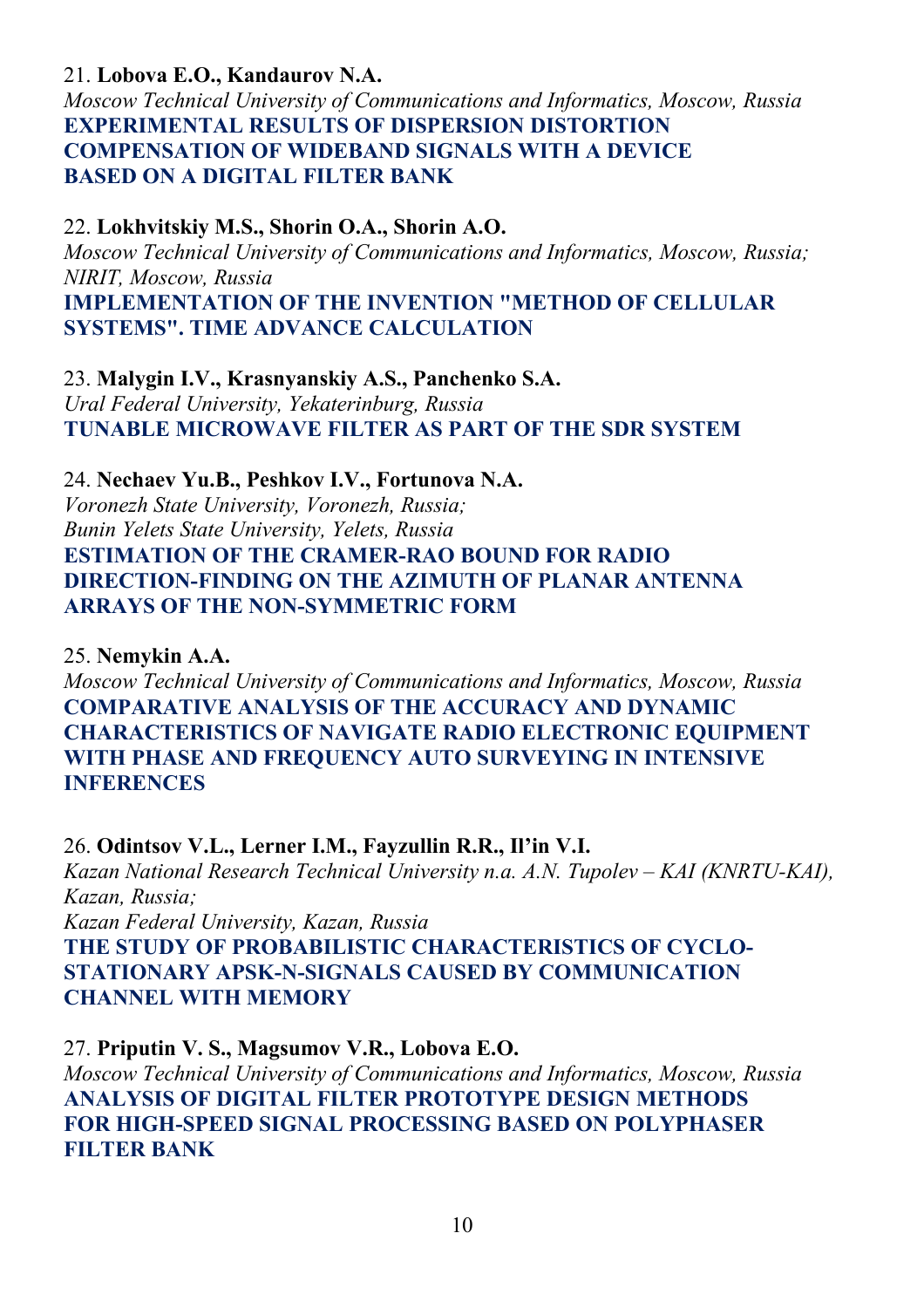#### 28. **Ryabov I.V., Strelnikov I.V. Tolmachev S.V., Kljuzhev E.S.**  *Volga State University of Technology, Yoshkar-Ola, Russia*  **DIRECT DIGITAL SYNTHESIZERS OF COMPLEX BROADBAND SIGNALS**

29. **Samoylov А.G., Samoylov S.A.**  *Vladimir State University named after Alexander and Nikolay Stoletovs, Vladimir, Russia*  **MATHEMATICAL MODEL OF THE RADIO CHANNEL ALTIMETER FOR UNMANNED AERIAL VEHICLES** 

30. **Sheluhin O.I., Erokhin S.D., Osin A.V., Barkov V.V.** 

*Moscow Technical University of Communications and Informatics, Moscow, Russia*  **EXPERIMENTAL STUDIES OF NETWORK TRAFFIC OF MOBILE DEVICES WITH ANDROID OS** 

#### 31. **Zhuravlev A.P.**

*Moscow Technical University of Communications and Informatics, Moscow, Russia*  **SYNCHRONIZATION ALGORITHM FOR A SATELLITE COMMUNICATION SIGNALS DEMODULATOR IN HIGH CARRIER SHIFT CONDITIONS**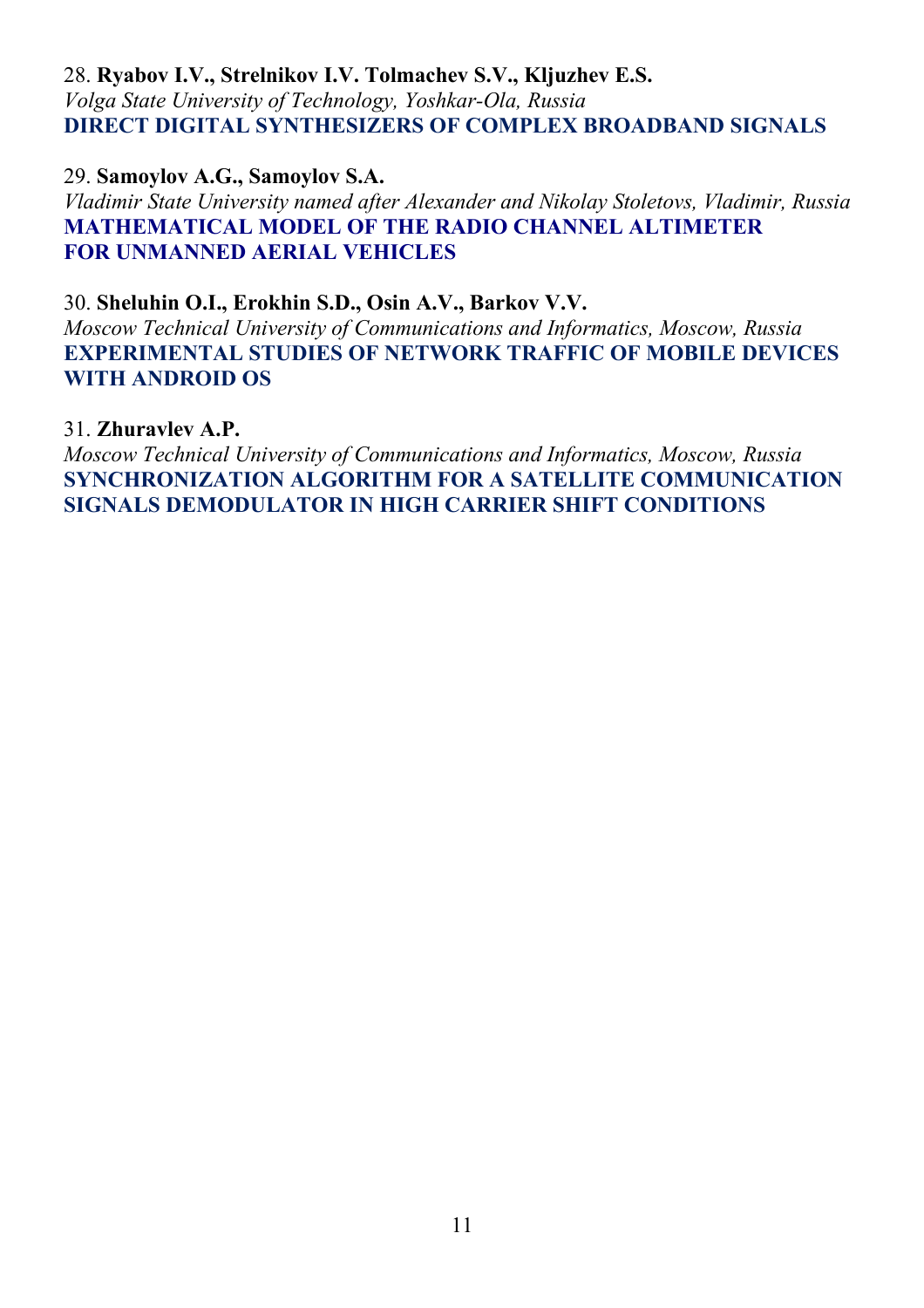## **SECTION 4. (20 March) Wire and Optical Communication and Control Systems**

**SECTION CHAIRMEN: Boris J***.* **Likhttsinder,** *Doctor of Sciences (Engineering), professor, Povolzhskiy State University of Telecommunications and Informatics* 

> **Bayram G. Ibrahimov,** *(Member IEEE), Doctor of Sciences*  *(Engineering), professor, Azerbaijan Technical University, Baku, Azerbaijan*

1. **Agliullin T.A., Gubaidullin R.R., Morozov O.G.** (*Member IEEE*)**, Sahabutdinov A.Zh., Ivanov V.** 

*Kazan National Research Technical University named after A.N. Tupolev-KAI, Kazan, Russia;* 

*Technische Universität Ilmenau, Ilmenau, Germany* 

**TIRE STRAIN MEASUREMENT SYSTEM BASED ON ADDRESSED FBG-STRUCTURES** 

2. **Antonov A.E., Gadasin D.V., Volodin V.E.**  *Moscow Technical University of Communications and Informatics, Moscow, Russia*  **AGGREGATION OF SHORT MESSAGE TRAFFIC IN INFOCOMMUNICATION SYSTEMS** 

#### 3. **Babkin V.A., Stroganova E.P.**

*Moscow Technical University of Communications and Informatics, Moscow, Russia*  **INTEGRAL QUALITY CONTROL OF SERVICE PROFILE OF TRAFFIC** 

4. **Bogachkov I.V.** *(Senior Member, IEEE)***, Trukhina A.I., Gorlov N.I.**  *Omsk State Technical University, Omsk, Russia; Siberian State University of Telecommunications and Computer Science, Novosibirsk, Russia*  **THE STUDY OF THE MANDELSTAM – BRILLOUIN SCATTERING IN ERBIUM OPTICAL FIBERS** 

5. **Bourdine A.V., Burdin V.A.** (*Member IEEE*)**, Vijay Janyani, Ghanshyam Singh, Zhukov A.E.**  *Povolzhskiy State University of Telecommunications and Informatics (PSUTI), Samara, Russia; Malaviya National Institute of Technology Jaipur, Jaipur, India*  **SIMULATION-BASED PREDICTION OF 100-**µ**M-CORE MULTIMODE OPTICAL FIBER BANDWIDTH FOR 10GBASE-LX SYSTEMS**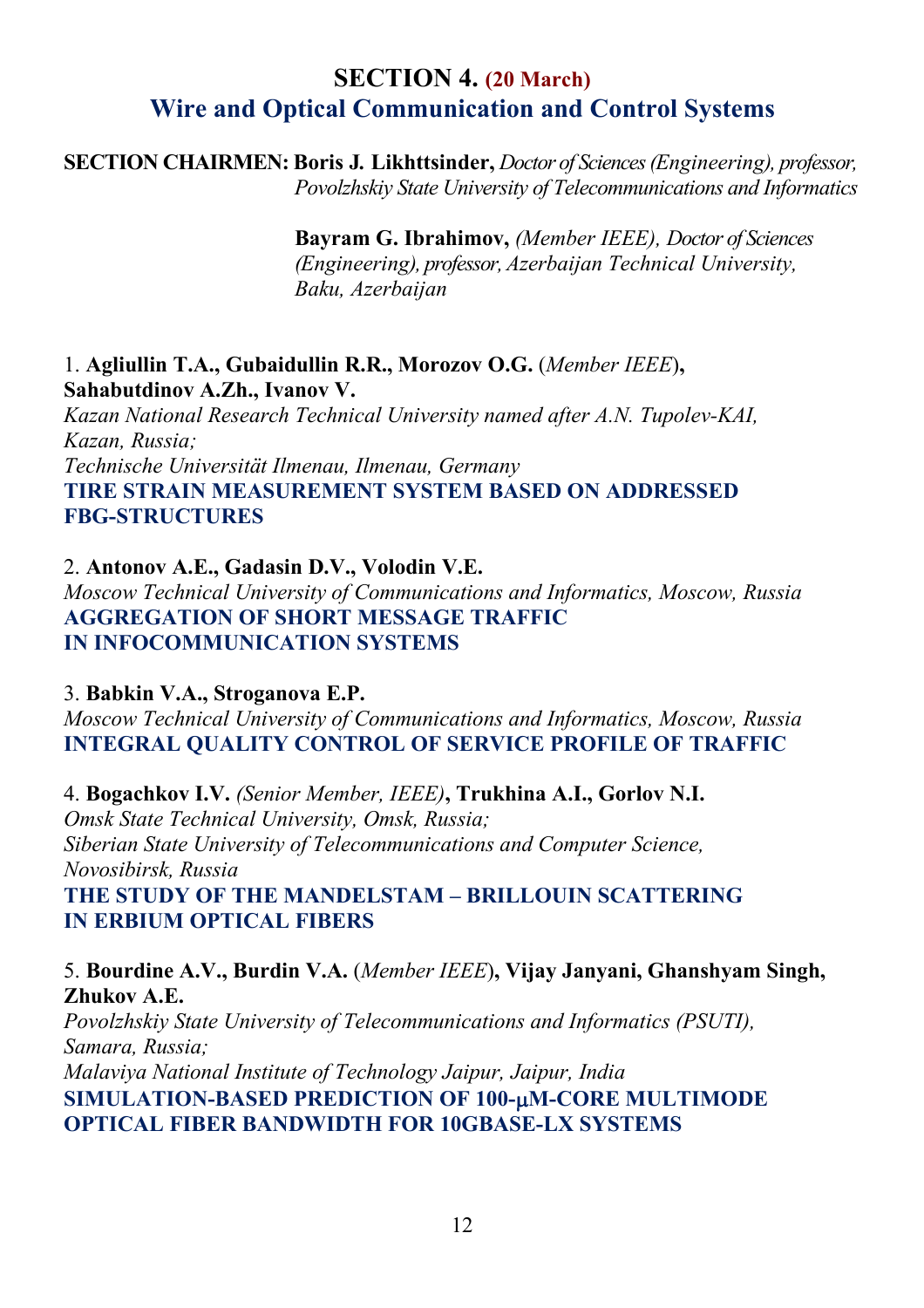#### 6. **Buzhin I.G., Mironov Yu.B.**

*Moscow Technical University of Communications and Informatics, Moscow, Russia*  **EVALUATION OF TELECOMMUNICATIONS EQUIPMENT DELAYS IN SOFTWARE-DEFINED NETWORKS** 

7. **Bykov A.D., Voronov V.I., Voronova L.I.** (*Member IEEE*) *Moscow Technical University of Communications and Informatics, Moscow, Russia*  **MACHINE LEARNING METHODS APPLYING FOR HYDRAULIC SYSTEM STATES CLASSIFICATION** 

#### 8. **Dokuchaev V.A., Gorban E.V., Maklachkova V.V.**

*Moscow Technical University of Communications and Informatics, Moscow, Russia*  **THE SYSTEM OF INDICATORS FOR RISK ASSESSMENT IN HIGH-LOADED INFOCOMMUNICATION SYSTEMS** 

9. **Elagin V.S., Belozertsev I.A., Goldshtein B.S., Onufrienko A.V., Vladyko A.G.** (*Member IEEE*) *The Bonch-Bruevich Saint-Petersburg State University of Telecommunications, Saint-Petersburg, Russia*  **MODELS OF QOE ENSURING FOR OTT SERVICES** 

10. **Eremchuk E.Y., Bourdine A.V., Burdin V.A.** (*Member IEEE*) *Povolghsky State University of Telecommunications and Informatics, Samara, Russia*  **SIMULATION OF A DISPERSION MANAGED TWO-MODE FIBER-OPTIC LINK** 

11. **Gadasin D.V., Shvedov A.V., Litvin Ya.S.**  *Moscow Technical University of Communications and Informatics, Moscow, Russia*  **PARADIGM OF INHERITANCE IN LARGE-SCALE SYSTEMS** 

12. **Gecha E.Y., Larin U.T., Meshchanov G.I., Ovchinnikova I.A., Koriakin A.G.**  *JSC «VNIIKP», Moscow, Russia*  **ANALYSIS OF OPTICAL CABLES OPERABILITY IN A GIVEN TEMPERATURE RANGE** 

13. **Goncharov V.V., Goncharov A.V., Matyunina D.D., Shishova N.A.**  *Moscow Technical University of Communications and Informatics, Moscow, Russia*  **THE RATIONAL CHECKS AMOUNT SELECTION FOR THE INFORMATION MANAGEMENT SYSTEMS TROUBLESHOOTING**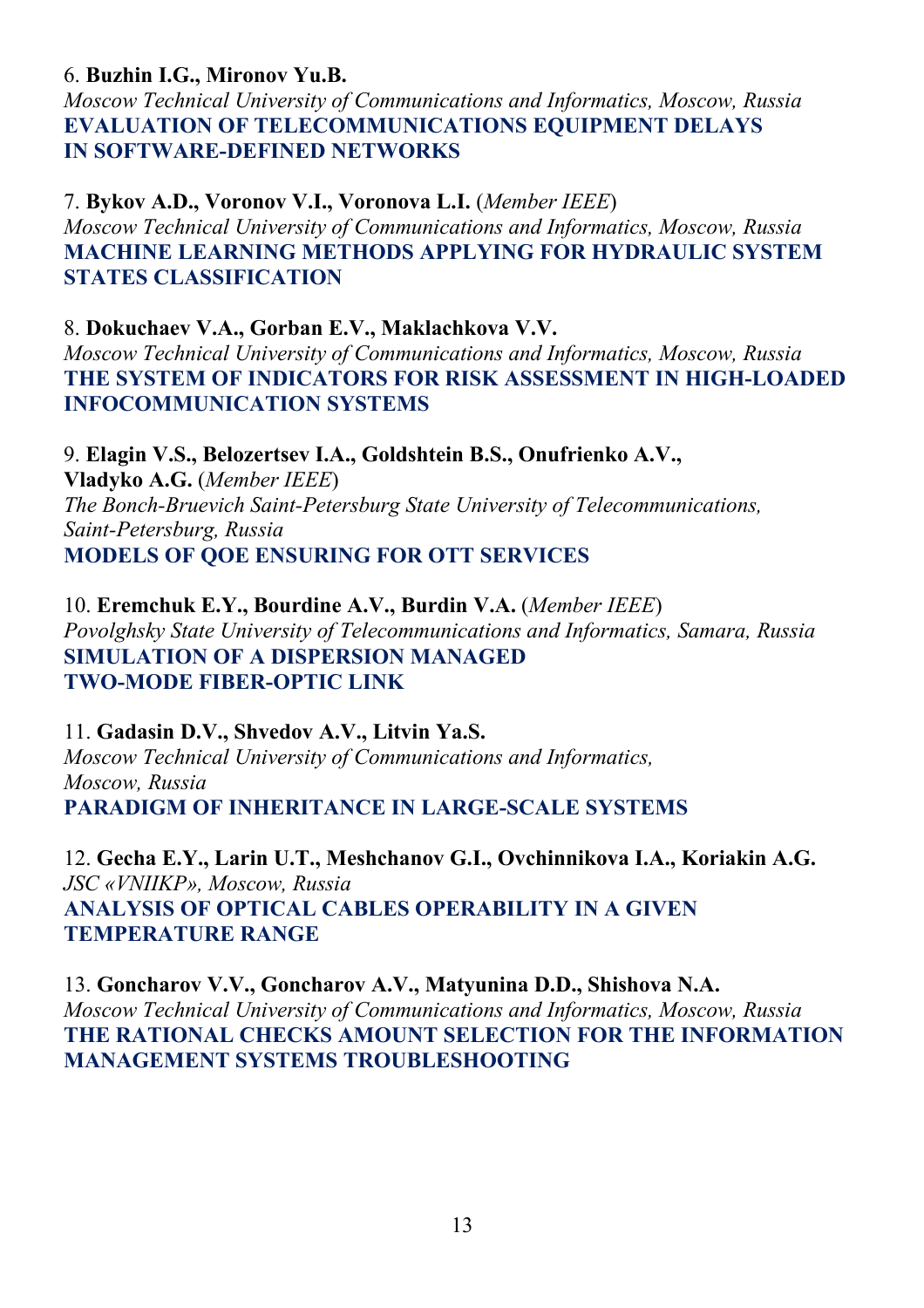### 14. **Gubaidullin R.R., Agliullin T.A., Morozov O.G.** (*Member IEEE*)**, Sahabutdinov A.Zh., Ivanov V.**

*Kazan National Research Technical University named after A.N. Tupolev-KAI, Kazan, Russia; Technische Universität Ilmenau, Ilmenau, Germany*  **MICROWAVE-PHOTONIC SENSORY TIRE CONTROL SYSTEM BASED ON FBG** 

15. **Ibrahimov B.G.** (*Member IEEE*)**, Hasanov M. H. (Member, IEEE), Humbatov S.H.**  *Azerbaijan Technical University, Baku, Azerbaijan; Police Academy of Internal Affairs of the Republic of Azerbaijan, Baku, Azerbaijan*  **STUDY AND ANALYSIS OF NONLINEAR EFFECTS IN OPTICAL SYSTEMS USING SPECTRAL TECHNOLOGIES** 

16. **Ignatikov I.S., Ovchinnikova I.A., Peshkov I.B., Gecha E.Y., Gordienko V.N.**  *JSC VNIIKP, Moscow, Russia*  **ABOUT RADIATION RESISTANCE OF OPTICAL CABLES AND FIBERS** 

17. **Ivanov S.I., Portnov E.L., Kolesnikov V.A., Semenov A.B.** 

*Moscow Technical University of Communications and Informatics, Moscow, Russia; Moscow State University of Civil Engineering (MGSU) National Research University, Moscow, Russia* 

**IMPACT ON WINDOW EFFICIENCY OPTICAL FIBER LENGTH CHANGES IN THE DISPERSION UNDER THE ACTION OF NEGATIVE INFLUENCES** 

18. **Korshunov V.N., Ovchinnikova I.A., Shavrin S.S., Shishova N.A., Tsym A.Y.**  *Moscow Technical University of Communications and Informatics, Moscow, Russia; FSUI "ZNIIS", Moscow, Russia* 

**SPECTRAL EFFICIENCY OF FIBER – OPTIC SYSTEMS MODIFYING CONCEPTION ADVANCE** 

19. **Kudryashova A.Y., Adzhemov A.S.** (*Member IEEE*)**, Vlasuyk I.V.**  *Moscow Technical University of Communications and Informatics, Moscow, Russia*  **APPLICATION OF WEBER-FECHNER LAW IN IMAGE TRANSMISSION IN THE FIELD OF ONBOARD COMMUNICATIONS** 

20. **Likhttsinder B.J.**  *Povolzhskiy State University of Telecommunications and Informatics, (PSUTI), Samara, Russia*  **INTERVAL METHOD OF TRAFFIC ANALYSIS IN MULTISERVICE ACCESS NETWORKS**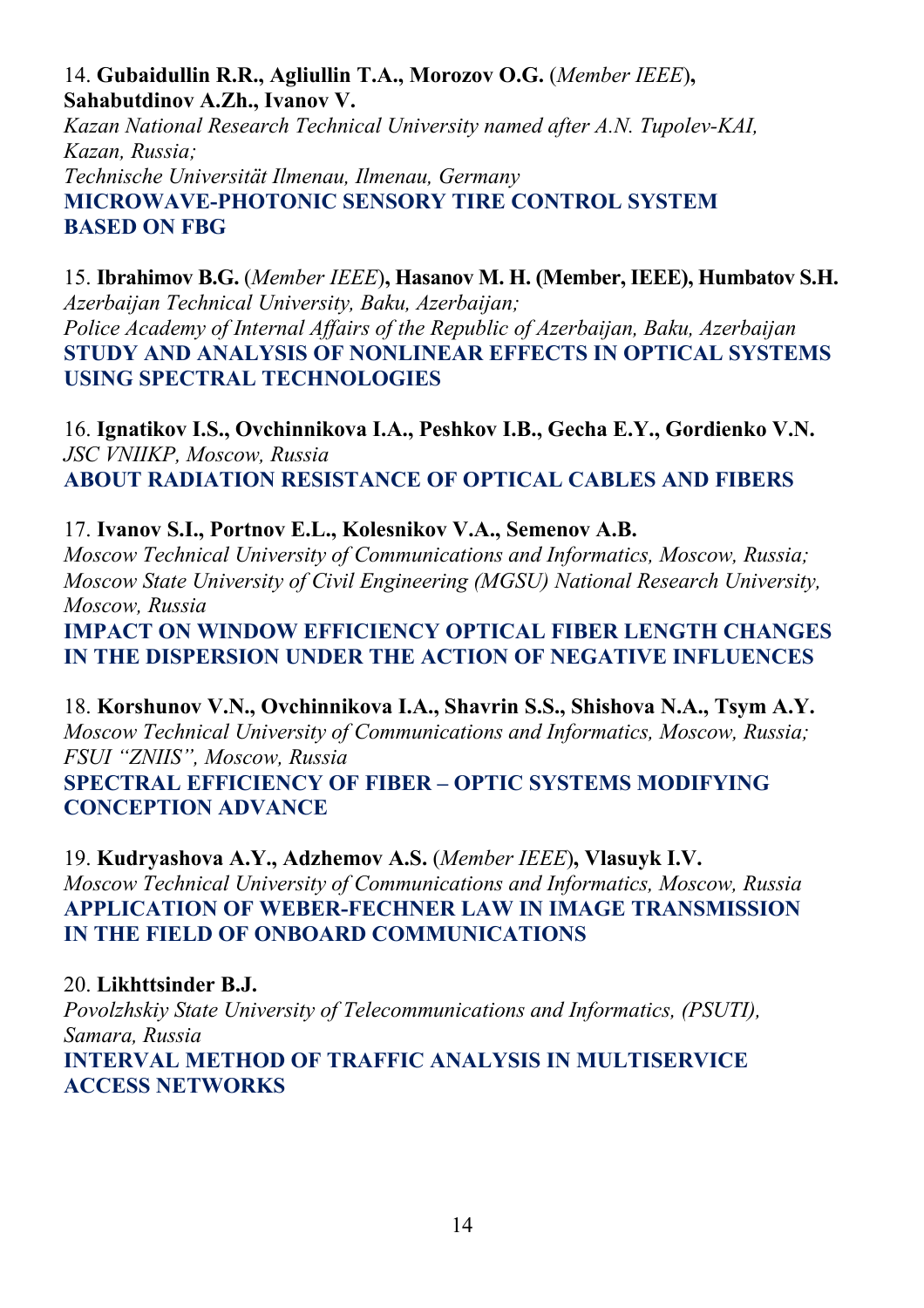### 21. **Lipatnikov K.A., Sahabutdinov A.Zh., Nureev I.I., Kuznetsov A.A., Fashutdinnov L.M.**

*Kazan National Research Technical University named after A.N. Tupolev-KAI, Kazan, Russia*  **FIBER-ОPTIC VIBRATION SENSOR «VIB-A»** 

### 22. **Melnik S.V., Smirnov N.I.**

*Moscow Technical University of Communications and Informatics, Moscow, Russia; Central Science Research Telecommunication Institute (CSRTI), Moscow, Russia*  **VOICE AUTHENTICATION SYSTEM FOR CLOUD NETWORK** 

#### **23. Morozov O.G.** (*Member IEEE*)**, Nureev I.I., Sakhabutdinov A.Zh., Misbakhov R.Sh., Papazyan S.**

*Kazan National Research Technical University named after A.N. Tupolev-KAI, Kazan, Russia;* 

*Kazan State Power Engineering University, Kazan, Russia*  **OPTICAL VECTOR ANALYZER BASED ON DOUBLE-SIDE MODULATION WITH A SUPPRESSED CARRIER AND PHASE-SHIFT FBG** 

24. **Petrova E.N., Melnik S.V., Smirnov N.I.** 

*Moscow Technical University of Communications and Informatics, Moscow, Russia; Central Science Research Telecommunication Institute (CSRTI), Moscow, Russia; International Telecommunication Academy,*  **5G DISTRIBUTED TIMING TOPOLOGY MODELING** 

#### 25. **Portnov E.L., Semenov A.B.**

*Moscow Technical University of Communications and Informatics, Moscow, Russia; Moscow State University of Civil Engineering (MGSU) National Research University, Moscow, Russia* 

**FEATURES OF BUS CONNECTION SCHEME OF MEDIUM SPEED IP-DEVICES WITH POE-OPTION** 

26. **Rysin Yu.S., Terekhov A.N., Yablochnikov S.L., Ievlev O.P., Dzobelova V.B.**  *Moscow Technical University of Communications and Informatics, Moscow, Russia; North-Ossetian State University, Vladikavkaz, Russia* 

**ON THE ISSUE OF SPEAKER'S IDENTIFICATION IN COMMUNICATION NETWORKS AND TERMINAL EQUIPMENT OF ONBOARD SYSTEM** 

27. **Sokolov S.A., Zubilevich A.L., Morozov B.N.**  *Moscow Technical University of Communications and Informatics, Moscow, Russia*  **COMMUNICATION DISTURBANCES IN MOVING OBJECTS**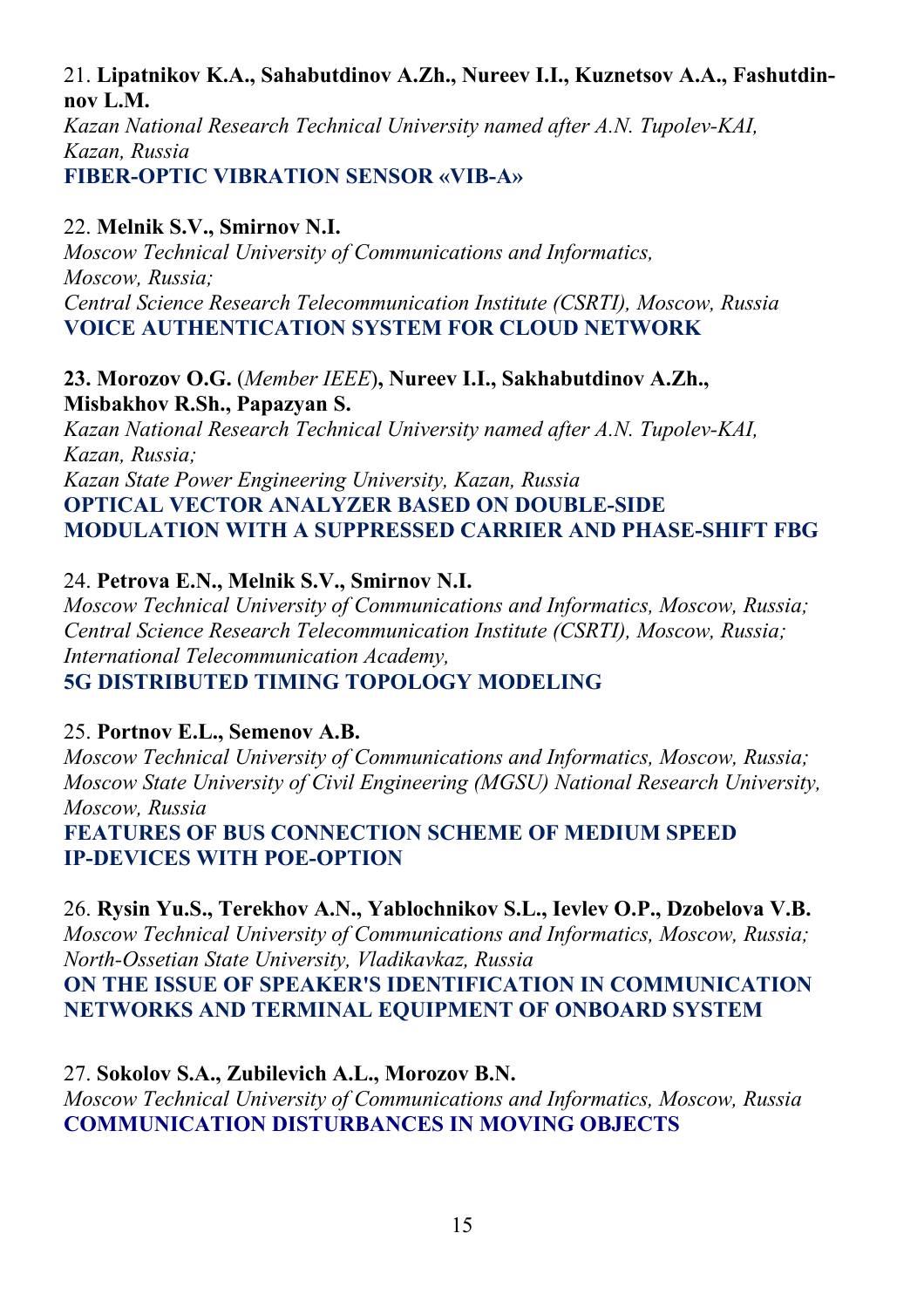28. **Tarasov D.A., Ovchinnikova I.A., Meschanov G.I., Gordienko V.N., Tsym A.Y.**  *JSC VNIIKP, Moscow, Russia; FSUE ZNIIS, Moscow, Russia*  **EFFECT OF DEVIATION FROM STANDARD TEST PROCEDURE FOR EVALUARTION OPTICAL FIBRES COMPATIBILITY WITH FILLING COMPOUNDS** 

#### 29. **Trukhin S.M., Petrova E.N.**

*Moscow Technical University of Communications and Informatics, Moscow, Russia; Central Science Research Telecommunication Institute (CSRTI), Moscow, Russia; International Telecommunication Academy,*  **MODELING FOR DWDM SYSTEM PARAMETERS MONITORING** 

30. **Trukhina A.I., Bogachkov I.V.** *(Senior Member, IEEE)***, Gorlov N.I.**  *Omsk State Technical University, Omsk, Russia; Siberian State University of Telecommunications and Computer Science, Novosibirsk, Russia*  **RESEARCHES THE INFLUENCE OF BENDS IN OPTICAL FIBERS OF VARIOUS KINDS ON THE BRILLOUIN TRACES** 

#### 31. **Vyukusenge A.**

*Moscow Technical University of Communications and Informatics, Bujumbura, Burundi*  **BANDWIDTH OPTIMIZATION OF BURUNDI TRANSPORT NETWORK**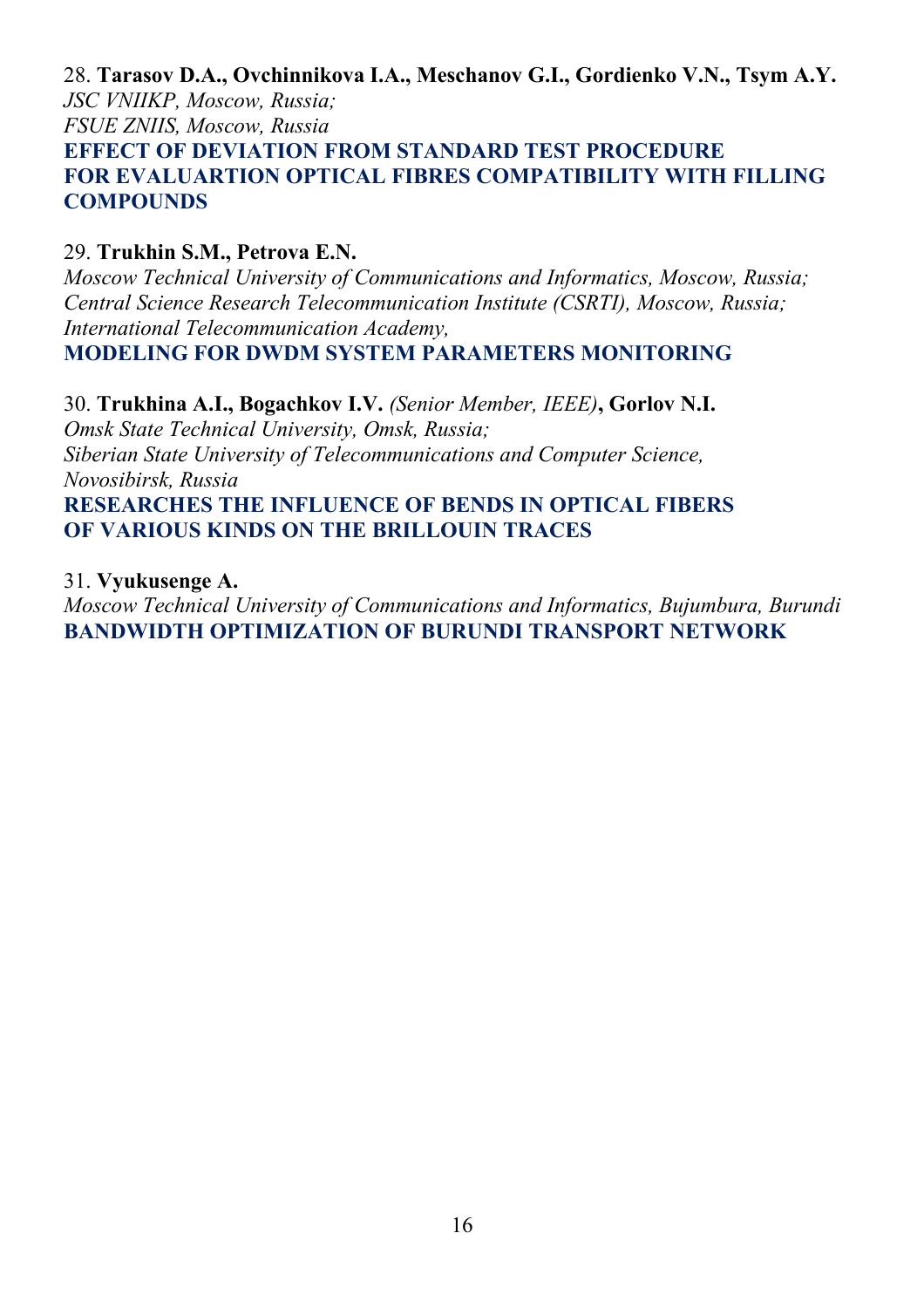## **SECTION 5. (20 March) Intelligent Transport Systems**

**SECTION CHAIRMEN: Marina V. Yashina,** *Doctor of Sciences (Phisical and mathematical), Moscow automobile and road construction state technical University*  (*Member IEEE*)

1. **Biryukova O.V., Koretskaya I.V.** 

*National Research University "Moscow Power Engineering Institute", Moscow, Russia*  **USING AN ULTRASONIC SENSOR TO MONITOR POSITION, TRANSFER CONTROL COMMANDS AND WORK INFORMATION** 

2. **Boychenko K.V., Boychenko I.V.** 

*University of Queensland, Brisbane, Australia; Moscow Technical University of Communications and Informatics, Moscow, Russia*  **INTERACTIVE BUILT SPACE AS THE NEW MEANS OF TELECOMMUNICATIONS** 

#### 3. **Bruevich N.A., Ivashkin Yu.A., Nikitina M.A.**

*Moscow Technical University of Communications and Informatics, Moscow, Russia; V.M. Gorbatov Federal Research Center for Food Systems of Russian Academy of Sciences, Moscow, Russia*  **MOBILE APPLICATION FOR ANALYSIS AND CORRECTION** 

**OF INDIVIDUAL FOOD RATION** 

4. **Chantieva M.E., Dzhabrailov Kh.A., Iluhin A.V., Gematudinov R.A.** 

*Moscow Automobile and Road Construction State Technical University (MADI), Moscow, Russia* 

**SOFTWARE OPTIMIZATION METHODS FOR COMPOSITE MATERIALS** 

#### 5. **Chesnokov A.S., Gorodnichev M. G., Gavrish K.A., Zhidkova M.A.**

*Moscow Technical University of Communications and Informatics, Moscow, Russia; Moscow Automobile and Road Construction State Technical University (MADI), Moscow, Russia* 

**INTELLIGENT VEHICLE CONDITION MONITORING SYSTEM** 

6. **Erokhin S.D.** 

*Moscow Technical University of Communications and Informatics, Moscow, Russia*  **A REVIEW OF SCIENTIFIC RESEARCH ON ARTIFICIAL INTELLIGENCE** 

#### 7. **Erokhina O.V., Osinina D.D., Brega A.V.**

*Financial University under the Government of the Russian Federation, Moscow, Russia; Moscow Technical University of Communications and Informatics, Moscow, Russia*  **EXPANSION OF RADICAL POLITICAL IDEAS IN DIGITAL SOCIETY**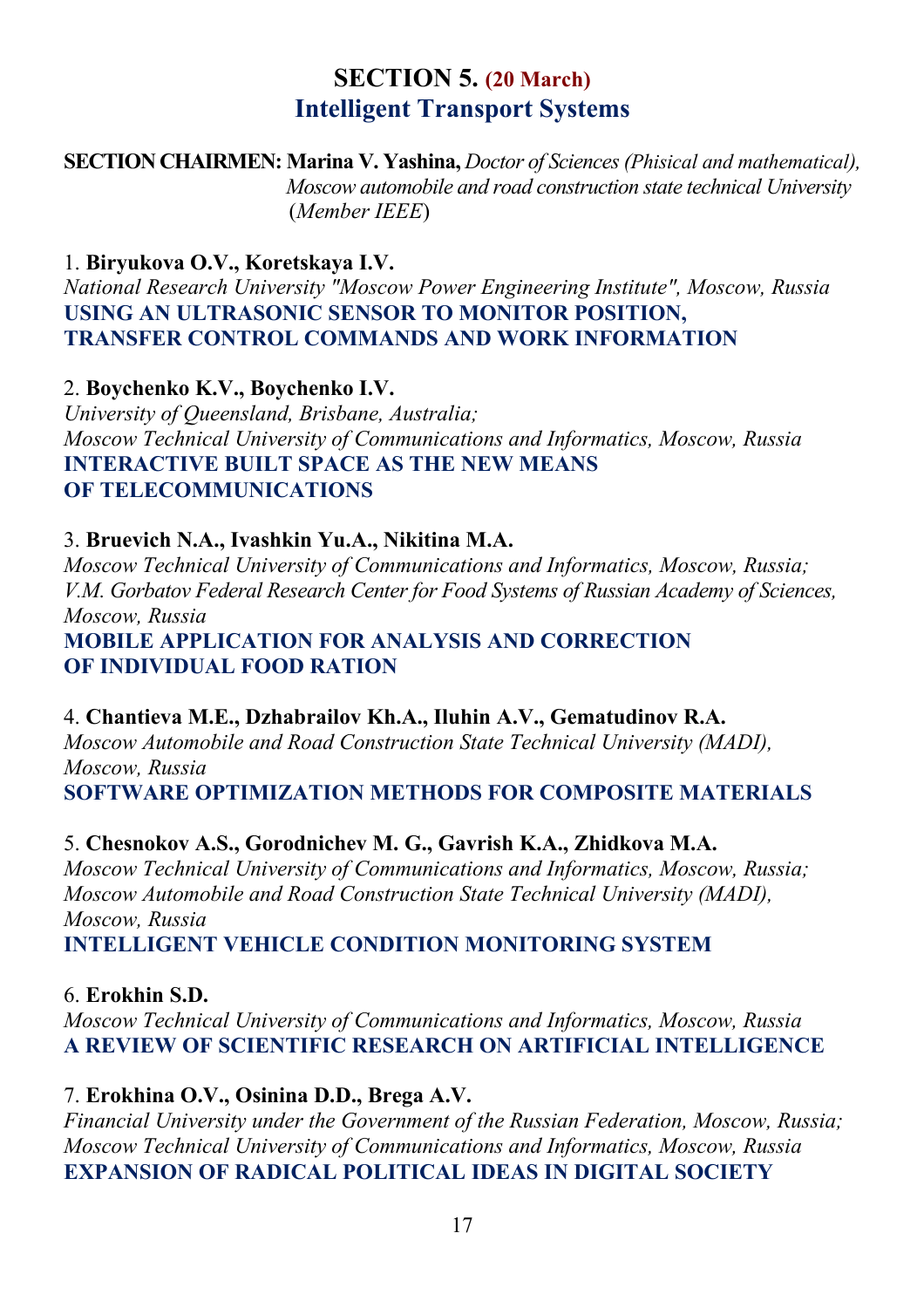### 8. **Gorodnichev M.G., Polyantseva K.A., Yashina M.V.** (*Member IEEE*)

*Moscow Technical University of Communications and Informatics, Moscow, Russia; Moscow automobile and road construction state technical University, Moscow, Russia*  **INFORMATIONAL ASPECTS OF AUTOMATED MONITORING OF DANGEROUS DRIVING** 

### 9. **Gostev I.M.**

*Buisness Informatic School of "Higher School of Economics" National Research University, (HSE NRU), Moscow, Russia;* 

*A.A. Kharkevich Institute for Information Transmission Problems, Russian Academy of Sciences (IITP), Moscow, Russia* 

#### **ON METHODS OF GRAPHIC OBJECT RECOGNITION BASED ON DTW METRIC**

### 10. **Ilyichenkova Z.V., Ivanova S.M., Volkov A.I., Ermakova A.YU**

*MIREA – Russian Technological University, Moscow, Russia Moscow Technical University of Communications and Informatics, Moscow, Russia*  **THE USAGE OF NEURAL NETWORKS FOR MOTION PREDICTION OF AUTONOMOUS OBJECTS** 

11. **Kapterev A.I., Romashkova O.N.** 

*Information Sciences Institute, Moscow State Linguistic University, Moscow, Russia*  **CHALLENGES FOR RUSSIAN ECOSYSTEM OF HIGHER EDUCATION FOR ON BOARD COMMUNICATIONS** 

12. **Kukharenko E.G., Korkunov I.A., Gorodnichev M.G., Salutina T.U.**  *Moscow Technical University of Communications and Informatics, Moscow, Russia*  **ON THE INTRODUCTION OF DIGITAL ECONOMICS IN THE TRANSPORT INDUSTRY** 

13. **Marsov V.I., Gematudinov R.A., Seleznev V.S., Dzhabrailov K.A.**  *Moscow Automobile and Road Construction State Technical University (MADI), Moscow, Russia*  **DEPENDENCE OF THE EFFICIENCY OF THE DISTRIBUTION OF ANTI-ICING MATERIAL ON THE TYPE OF SUSPENSION OF THE WEIGHING CONVEYOR** 

14. **Molzahn S.-E., Rehborn H., Koller M., Kerner B.S., Klenov S.L.**  *Daimler AG HPC: X901, 71063, Sindelfingen, Germany; University of Duisburg-Essen, Duisburg, Germany; Moscow Institute of Physics and Technology, Moscow, Russia*  **ANALYSIS OF SPEED DISTURBANCES IN EMPIRICAL SINGLE VEHICLE PROBE DATA BEFORE TRAFFIC BREAKDOWN**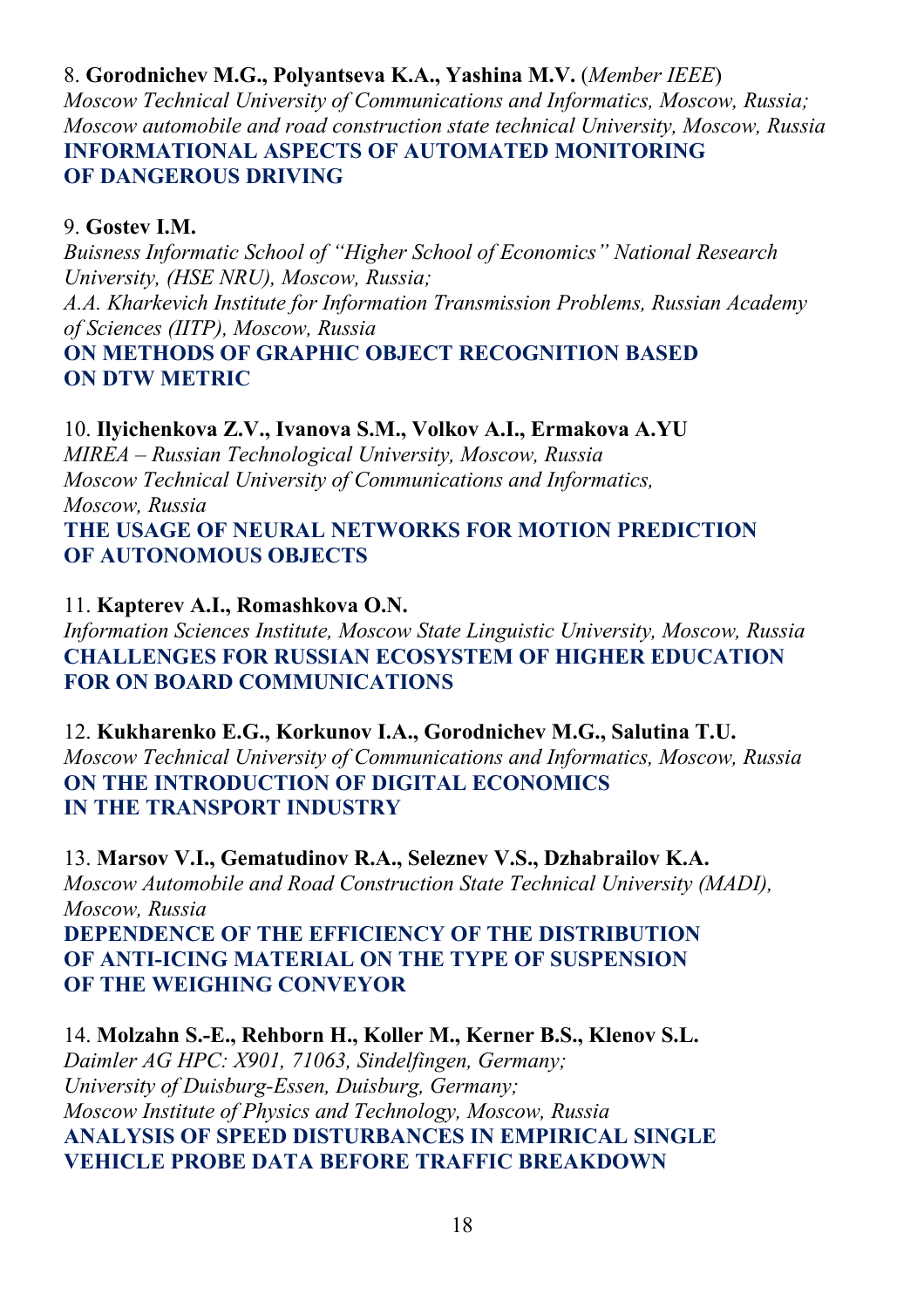#### 15. **Pavlicheva E.N., Romashkova O.N.**

*Information Sciences Institute, Moscow State Linguistic University, Moscow, Russia*  **MODEL OF FUNCTIONING OF INFORMATION SYSTEM FOR INSTITUTE OF DISTANCE EDUCATION OF SPECIALISTS OF ONBOARD COMMUNICATIONS** 

16. **Platonov S.A., Platonov A.V., Postnikov M.E., Khadonova S.V., Dymkova S.S.**  *ST Technology LLC; Moscow Technical University of Communications and Informatics, Moscow, Russia*  **USING GLOBAL NAVIGATION SATELLITE SYSTEMS TO SOLVE COMPLEX APPLICATION PROBLEMS** 

#### 17. **Pospelov P.I., Belova M.A., Kostsov A.V., Tatashev A.G.,**

**Yashina M.V.** (*Member IEEE*) *Moscow Automobile and Road Construction State Technical University (MADI),* 

*Moscow, Russia; Moscow Technical University of Communications and Informatics, Moscow, Russia* 

**TECHNIQUE OF TRAFFIC FLOW EVOLUTION LOCALIZATION FOR CALI-BRATION OF DETERMINISTIC-STOCHASTIC SEGREGATION MODEL** 

18. **Shatrov M.G., Golubkov L.N., Dunin A.Y., Dushkin P.V.**  *Moscow Automobile and Road Construction State Technical University (MADI), Moscow, Russia*  **PRESSURE OSCILLATIONS AS A FACTOR AFFECTING THE MANAGEMENT OF THE FUEL INJECTION PROCESS IN THE COMBUSTION CHAMBER OF A DIESEL ENGINE** 

19. **Sinyavski V.V., Shatrov M.G., Dunin A.Y., Shishlov I.G., Vakulenko A.V.**  *Moscow Automobile and Road Construction State Technical University (MADI), Moscow, Russia*  **RESULTS OF SIMULATION AND EXPERIMENTAL RESEARCH OF AUTOMOBILE GAS DIESEL ENGINE** 

#### 20. **Skakodub A.A., Varlamova O.V.**

*Department of Pediatric Dentistry and Orthodontics FSAEI of HE I.M. Sechenov First Moscow State Medcal University of the Ministry of Health of the Russian Federation (Sechenov University), Moscow, Russia* 

**AN INTERDISCIPLINARY APPROACH TO RECORDING THE STATE OF REDUNDANCY OF THE SOURCE IN DENTISTRY FOR RHEUMATOID DISEASES**